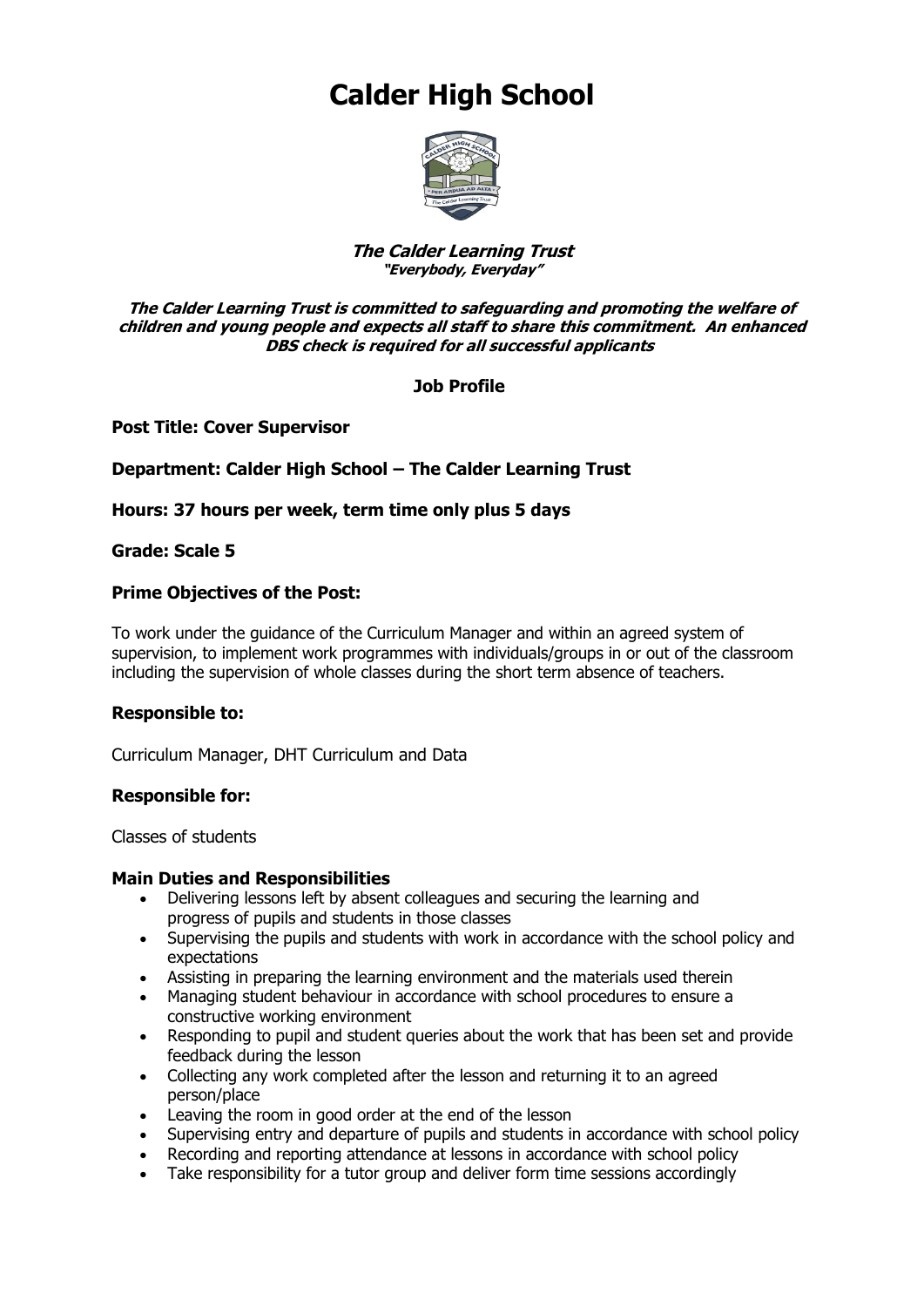- Assisting in exam invigilation under the supervision of the Examinations Manager
- Reporting back as appropriate using the schools' agreed referral procedures on the behaviour of pupils and students during the class and any other issue arising
- Mentoring groups of students and individuals under the direction of SLT
- Dealing with any immediate problems or emergencies in accordance with the schools' policies and procedures
- Following school policies and procedures especially those relating to child protection and health and safety
- Respecting confidential issues linked to home/pupils/students/teacher/school work and to keep confidences as appropriate

#### **Knowledge:**

- Higher Level Teaching Assistant/NVQ Level 3 or equivalent experience
- SIMS School Information Management System Attendance Module
- Excellent IT knowledge with a good working knowledge of Microsoft Office
- Policies in relation to Health and Safety, Equality, SEND and child protection.
- Safeguarding

### **Skills:**

- Able to work on own initiative and support the work of colleagues
- Able to manage students across The Calder Learning Trust in a variety of curriculum subjects
- Understanding of and ability to use a range of behaviour management strategies to maintain high standards of classroom behaviour and meet individual behavioural needs.
- Supportive and compassionate
- Excellent planning, time-management and organisational skills

### **Initiative:**

- Ability to intervene in lessons to support good learning and progress
- Ability to prioritise and organise own workload
- Capacity to work independently
- Empathy with young people

#### **Demands:**

- Follow lesson plans to ensure pupils and students experience a continuity of provision when teachers are absent
- Confidentiality and discretion in handling sensitive information
- Flexibility around working times including evening meetings and school events eg Open Evenings

#### **People Responsibilities:**

Liaising with:

- Headteacher
- Senior Leadership Team
- Heads of Faculty
- Year Achievement Leaders
- Teaching and Associate Staff
- Parents/Carers
- Pupils and Students

#### **Resources:**

- Pupil and Student data including SEND
- Teaching resources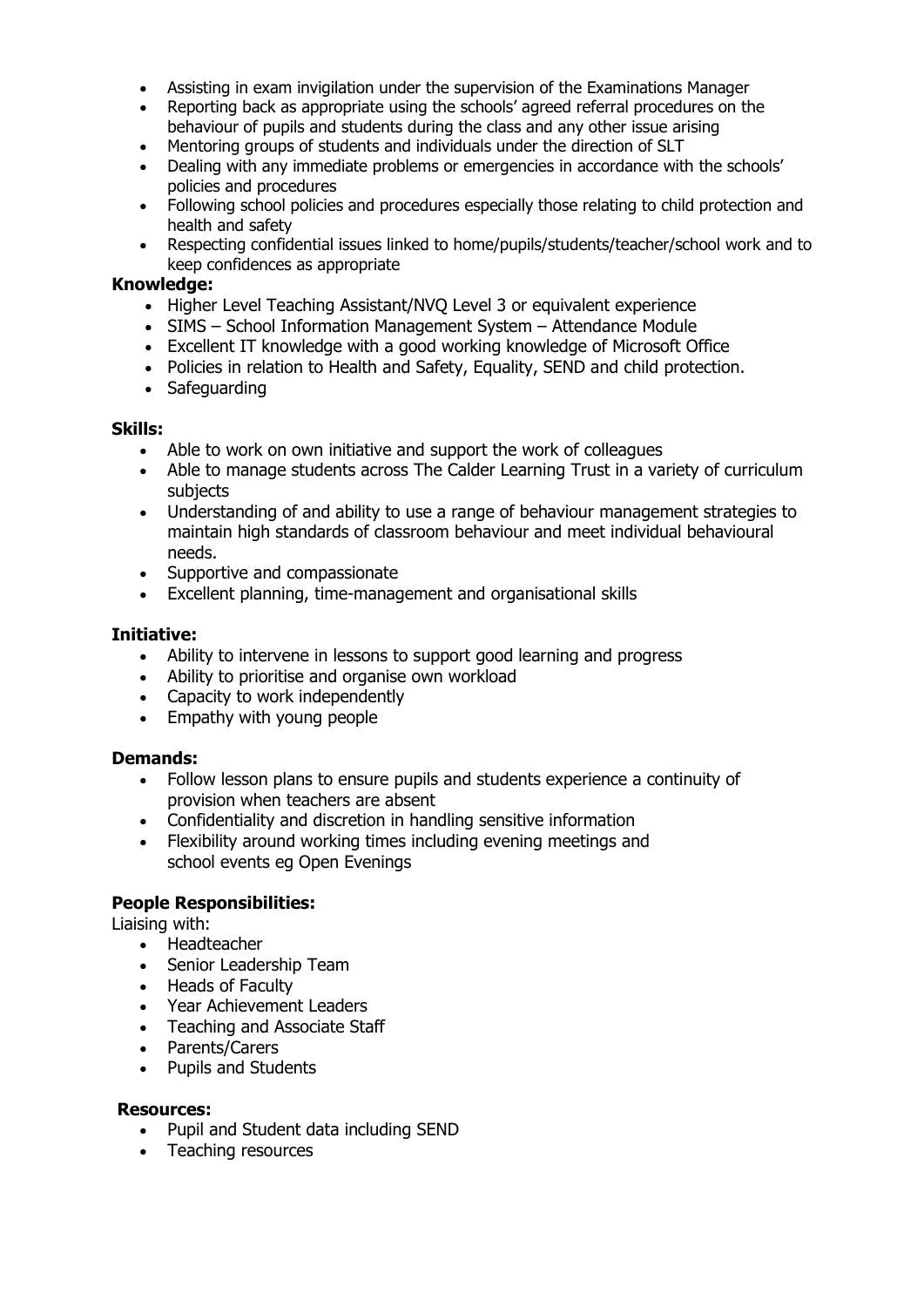### **Conditions:**

- Ability to stay calm, especially in the management of young people to maintain good climate for learning in lessons covered
- School environment dealing with staff, parents and young people
- Safe Procedures for computer working
- Working within the expectations of school policies and the Code of Conduct

This job profile is not a restrictive outline, but indicates a range of duties. The post holder will be expected to be flexible in the range of tasks undertaken as appropriate to the post.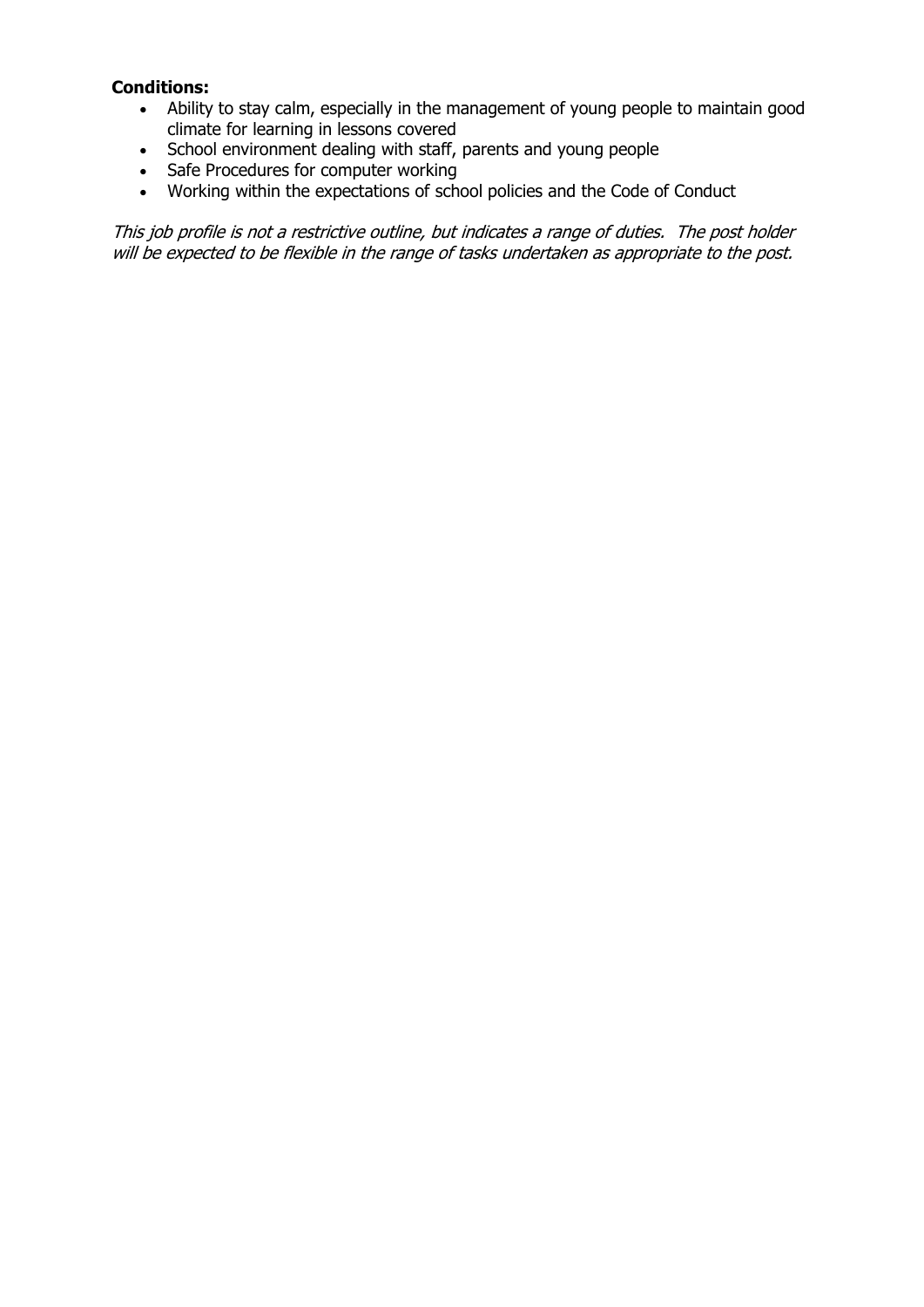# **Calder High School**

# **Person Specification**

#### **Cover Supervisor**

This School is committed to safeguarding and promoting the welfare of children and young people and expects all staff to share this commitment. An enhanced DBS check is required for all successful applicants

| <b>ATTRIBUTES</b>                                                                                               | <b>ESSENTIAL</b>                                                                                                                                                                                                                                                                                                                                                                                                                                                                                                               | <b>DESIRABLE</b>  | <b>HOW</b><br><b>IDENTIFIED</b>               |
|-----------------------------------------------------------------------------------------------------------------|--------------------------------------------------------------------------------------------------------------------------------------------------------------------------------------------------------------------------------------------------------------------------------------------------------------------------------------------------------------------------------------------------------------------------------------------------------------------------------------------------------------------------------|-------------------|-----------------------------------------------|
| <b>KNOWLEDGE &amp; SKILLS</b><br><b>(INCLUDING ANY</b><br><b>RELEVANT OR REQUIRED</b><br><b>QUALIFICATIONS)</b> | Good general education.<br>Numeracy and literacy<br>skills equivalent to GCSE<br>grade C in English and<br>Mathematics, or adult<br>skills qualification in<br>literacy and numeracy at<br>level 2<br><b>HLTA Qualification or</b><br>equivalent<br><b>ICT</b> competent                                                                                                                                                                                                                                                       | Knowledge of SIMS | Application<br><b>Interview</b>               |
| <b>PERSONAL DEVELOPMENT</b><br><b>AND ADDITIONAL</b><br><b>LEARNING</b>                                         | Able to engage with<br>young people in a positive<br>way<br>Possess good<br>interpersonal and<br>communication skills so as<br>to relate effectively to and<br>learn the confidence of<br>staff, students and<br>parents<br>Able to understand the full<br>range of school policies,<br>including learning and<br>teaching, equalities,<br>special needs<br>and behaviour<br>management<br>Able to manage safely the<br>classroom activities,<br>physical learning space<br>and resources, with due<br>regard to school Health |                   | Application<br><b>Interview</b><br>References |
|                                                                                                                 | and Safety policy<br>Able to use a range of<br>strategies to deal with                                                                                                                                                                                                                                                                                                                                                                                                                                                         |                   |                                               |